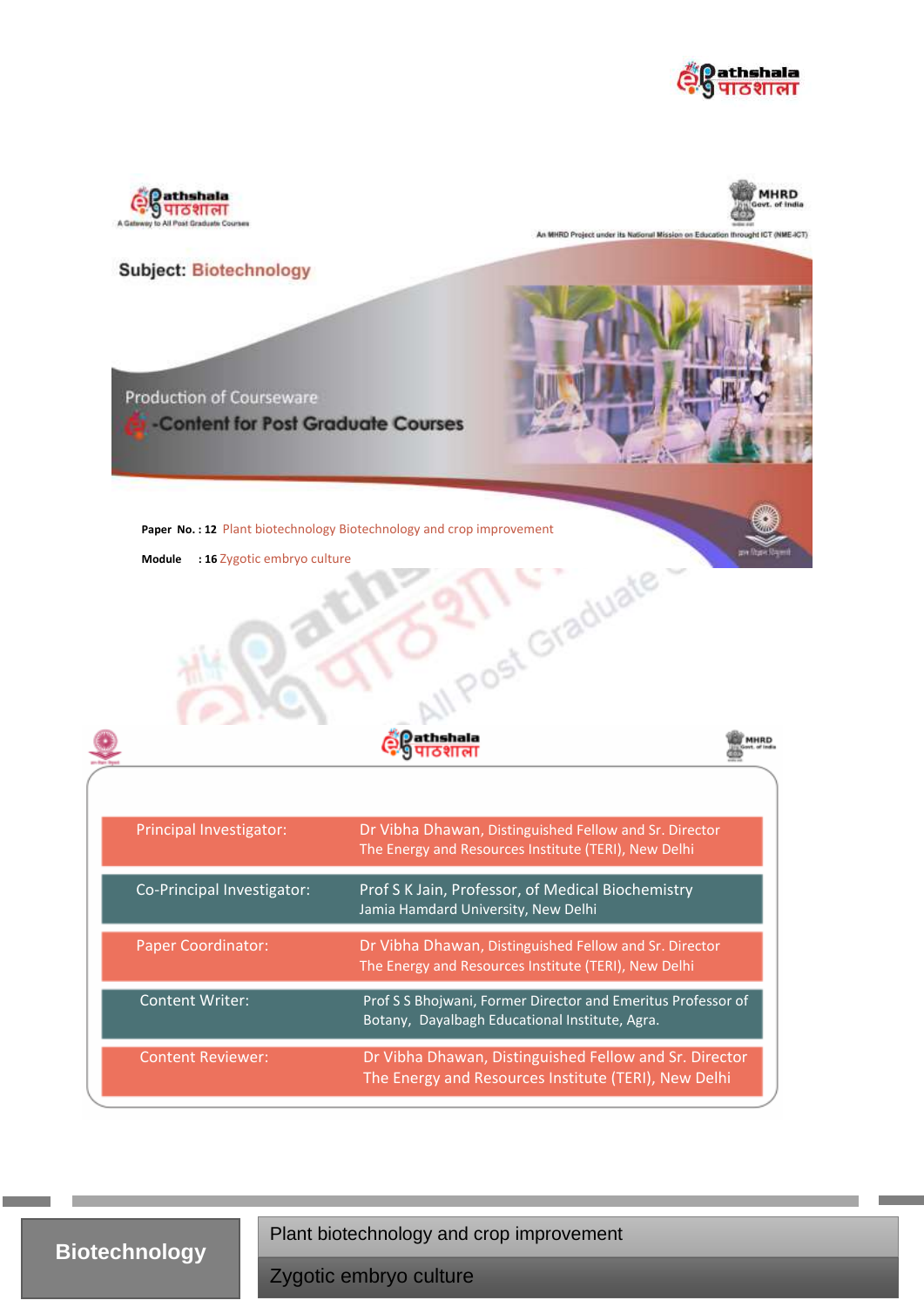

| <b>Description of Module</b>         |                                          |  |  |  |
|--------------------------------------|------------------------------------------|--|--|--|
| <b>Subject Name</b>                  | Biotechnology                            |  |  |  |
| <b>Paper Name</b>                    | Plant biotechnology and crop improvement |  |  |  |
| <b>Module Name/Title</b>             | Zygotic embryo culture                   |  |  |  |
| <b>Module Id</b>                     | 16                                       |  |  |  |
| <b>Pre-requisites</b>                |                                          |  |  |  |
| <b>Objectives</b>                    |                                          |  |  |  |
| <b>Keywords</b>                      |                                          |  |  |  |
| A Gateway to All Post Graduate Court |                                          |  |  |  |

**Biotechnology** Plant biotechnology and crop improvement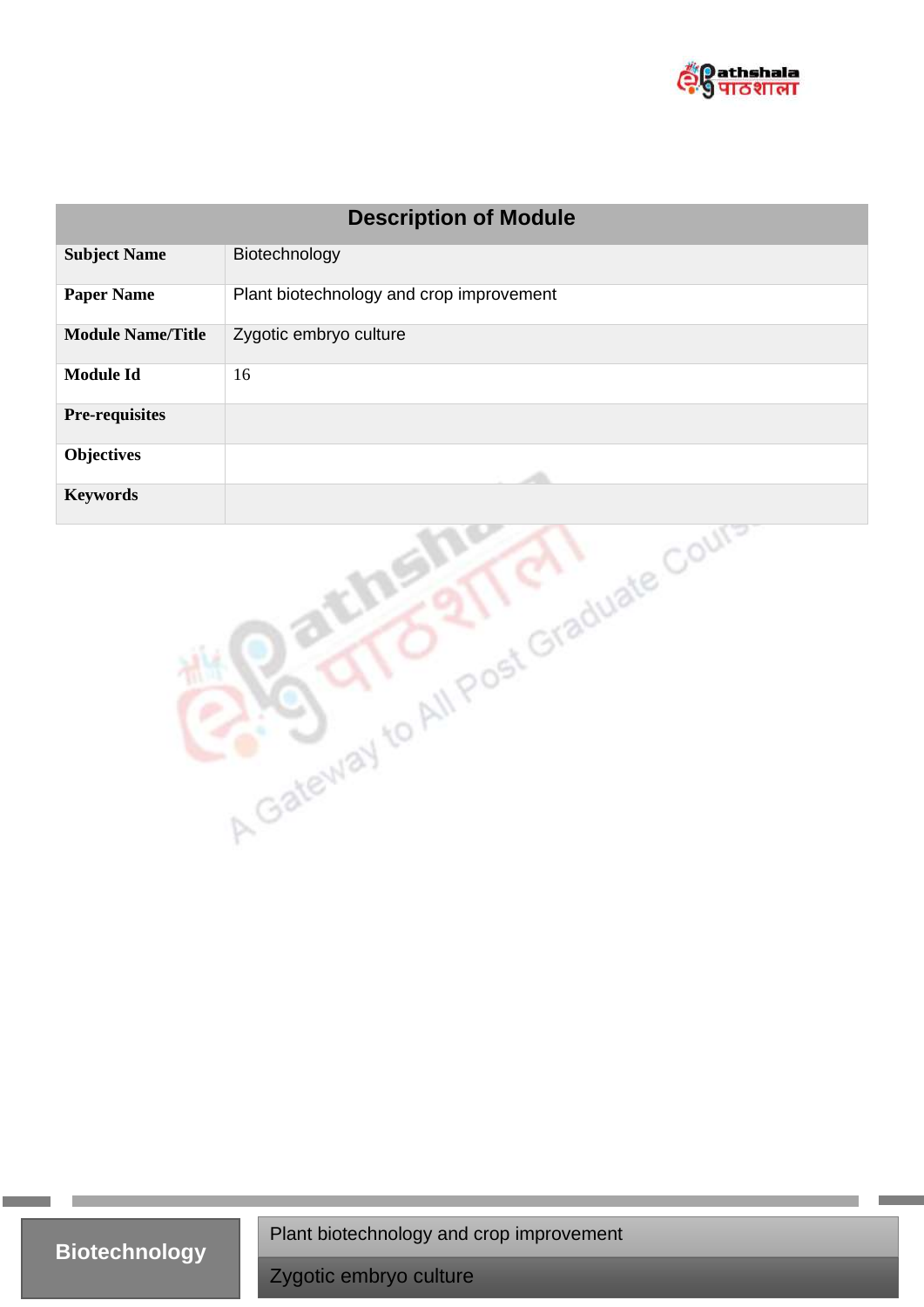

## *IN VITRO* ZYGOTIC EMBRYO CULTURE

Table of Contents

- **1. INTRODUCTION**
- **2. HISTORY**
- **3. TECHNIQUE**
- **4. CULTURE REQUIREMENTS**
	- **4.1. Mineral salts**
	- **4.2. Amino Acids and Vitamins**
	- **4.3. Carbohydrates**
	- **4.4. Growth Regulators**
	- 4.5. **Natural Plant Extracts**
- **5. PROEMBRYO AND ZYGOTE CULTURE**
- 
- **7. FUNCTION OF SUSPENSOR IN EMBRYOGENESIS**
- **6. GROWTH PREREQUISITES OF THE EMBRYOS**<br> **7. FUNCTION OF SUSEENSOR IN EMBRYOGENESIS**<br> **8. THE PROBLEM OF PRECOCIOUS GERMINATION**<br> **9. APPLICATIONS**<br> **9.2. Shortening of Breeding Cycle**<br> **9.2. Shortening of Breedin 8. THE PROBLEM OF PRECOCIOUS GERMINATION**
- **9. APPLICATIONS**
	- **9.1. Basic Studies**
	- **9.2. Shortening of Breeding Cycle**
	- **9.3. Rapid Seed Viability**
	- **9.4. Propagation of rare plants**
	- **9.5. Haploid Production**
	- **9.6. Genetic Transformation**
	- **9.7. Production of Rare Hybrids**
- **10. SUMMARY**

Plant biotechnology and crop improvement

**Biotechnology**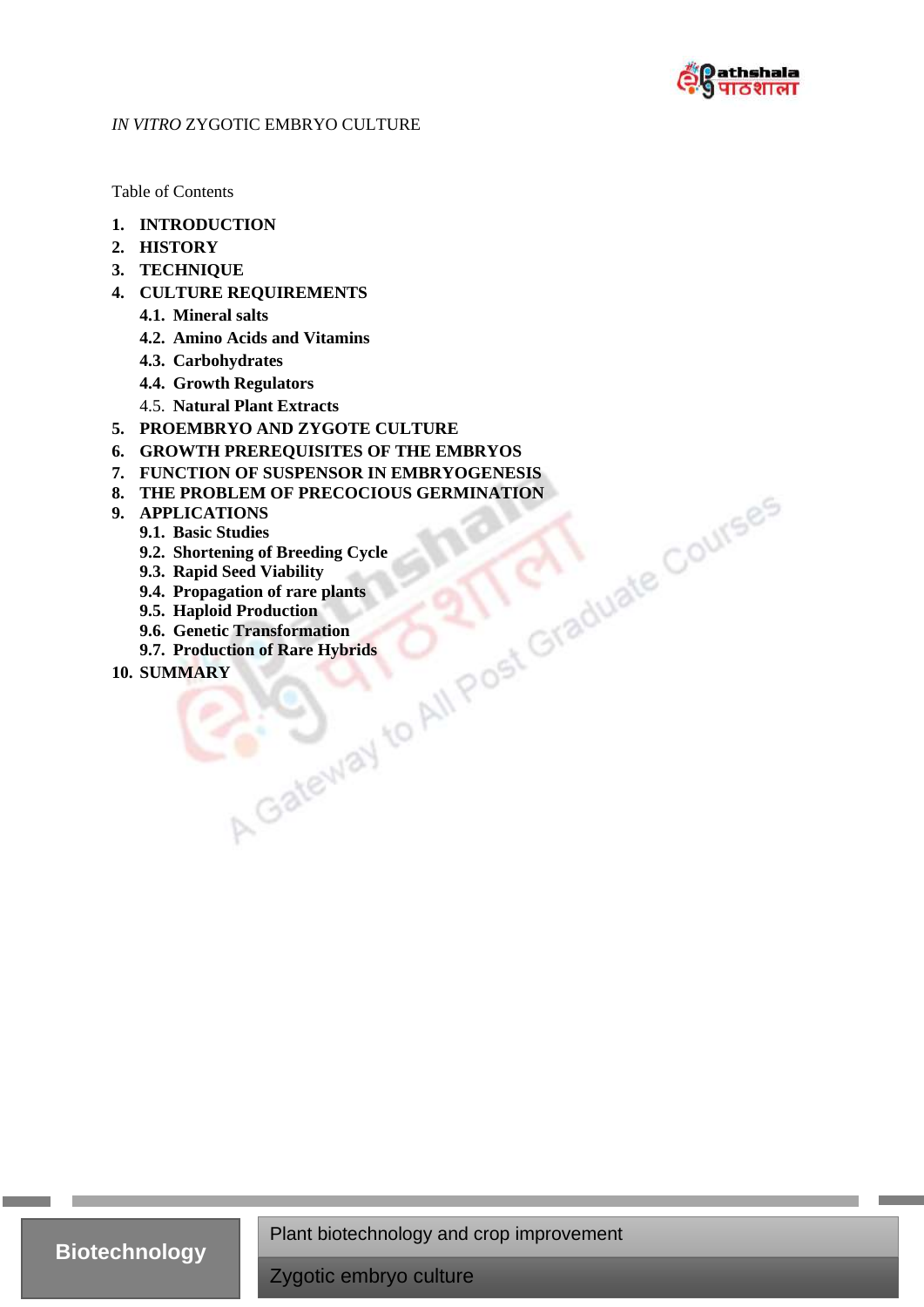

## **1. INTRODUCTION**

The egg after fertilization forms Zygote which, in turn, passes through a series of well-defined developmental stages to form an embryo, the precursor of the next generation. The embryo growth and development is determined by many physical and chemical factors. The neighbouring tissues, particularly the endosperm, also regulate the programmed pattern of embryo development. Any disruption in these elements leads to aberrations and, in ultimate cases, abortion of the embryo. Valuable information on the developmental and physiological facets of embryogenesis has been offered by *in vitro* embryo culture. It is one of the tissue culture techniques which unearthed applications before it got optimized. It is now extensively employed to produce rare hybrids which otherwise fail due to sexual incompatibility. This chapter explains the method of embryo culture, its significance in understanding the physiology and developmental biology of embryo development and, finally, its applications.

## 2. **HISTORY**

Hannig (1904) made the first organised effort to culture embryos of flowering plants *in vitro*. He cultured isolated mature embryos of various Brassicaceae members on a mineral salt medium along with sucrose and got seedlings which could be transplanted. Dieterich (1924) cultured mature embryos of various species on a semi-solid medium with minerals and 2.5-5% sucrose and reported its normal growth. However, the embryos taken from undeveloped seeds did not attain maturity, and instead, germinated directly, bypassing the transitional embryogenic stages.

Laibach (1925, 1929) made interspecific crosses between *Linum perenne* and *L. austriacum* and observed significantly shrunken light seeds that could not germinate. He attempted to germinate embryos removed from these seeds before abortion on a cotton wad or filter paper dipped in sucrose or glucose solution and could grow full hybrid plants. This procedure has since been commonly applied to develop various hybrids which did not succeed in nature due to post-zygotic sexual incompatibility barriers. This method of developing embryos independent of the ovule milieu offers tremendous prospects to investigate the physical and chemical factors affecting embryogenic development. Raghavan (2003) and Thorpe and Yeung (2011) have dealt with the subject in an outstanding manner.

## **3. TECHNIQUE**

The embryo culture technique has two key facets: (i) culture medium composition, and (ii) excision of embryo from the ovule. The composition of the culture medium differs with the material and the age of the embryo to be cultured. Culture of isolated zygotes and very young proembryos is a challenging process, as the media formulations developed have given limited success till date. These explants need co-cultivation with feeder cells/nurse tissue, like embryogenic microspores or robustly developing suspension cell congregates.

To dissect an immature embryo, an ovule, placed in a drop of culture medium on a glass slide or petri plate is split along its length using a sharp mounted blade. The whole embryo along with the suspensor is separated by cautiously teasing apart the ovular tissues. In order to dissect and culture older embryos, a small slit is created using a blunt needle in the ovule on the side which does not have the embryo, and the embryo is pushed out by applying slight pressure.

The spikelets of cereals, are detached from the plant at a suitable stage, surface sterilized and washed carefully before dissecting out the zygote in an appropriate medium.

For culturing zygotes of rice, Zhang *et al*. (1999) employed Kao and Michayluk (1975) medium supplemented with 9% maltose.



Plant biotechnology and crop improvement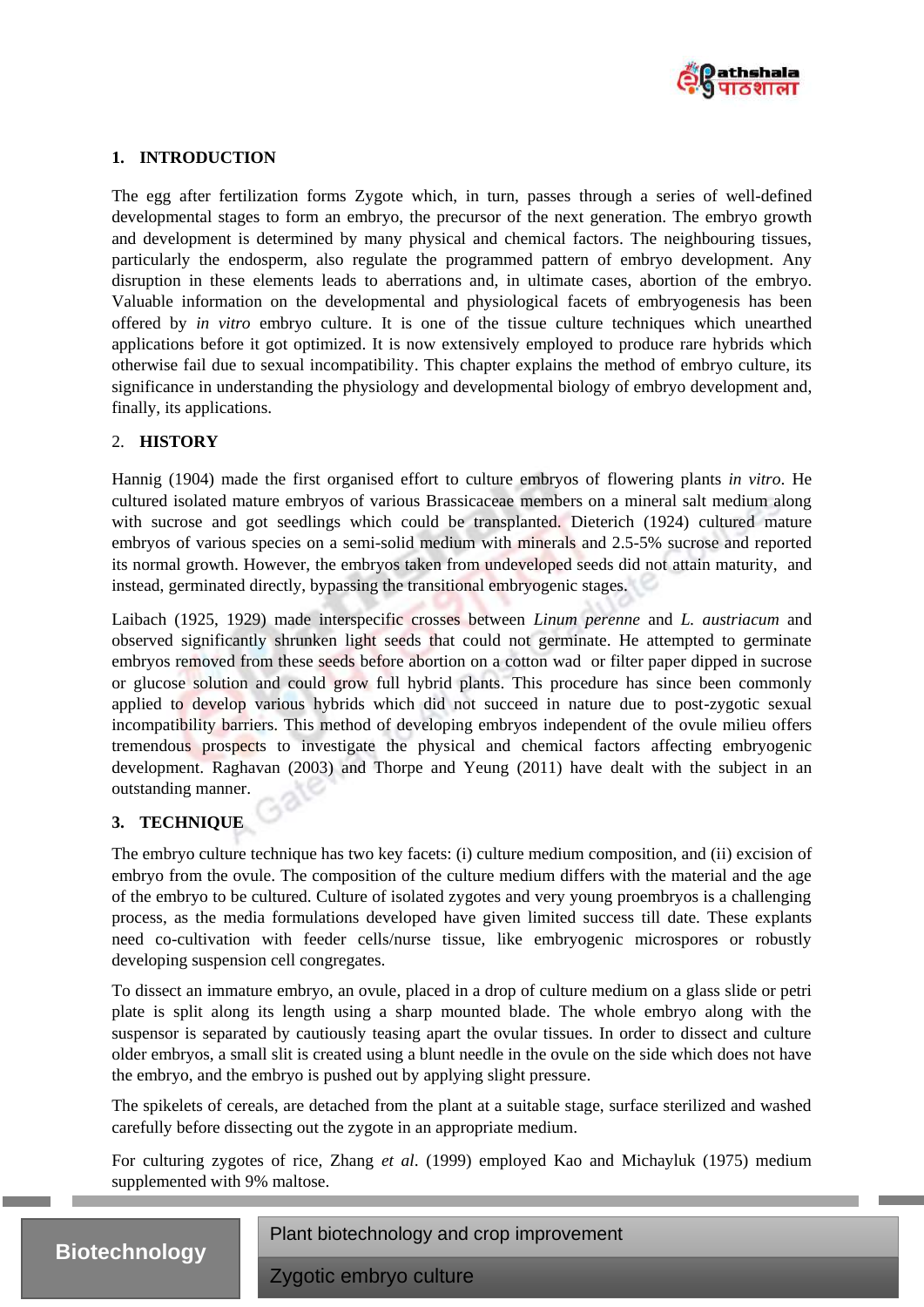

## **4. CULTURE REQUIREMENTS**

## **4.1. Mineral salts**

Brown (1906) applied embryo culture technique to study the relative efficacy of different organic nitrogenous compounds on the growth of excised barley embryos and demonstrated that the amino acids, aspartate and glutamate, and the amide, asparagine are better nitrogen sources, causing increased dry weight and nitrogen content of the cultured embryos.

Various mineral salts have been used for embryo culture without analysing the function of specific salts. When Monnier (1976) investigated the influence of various mineral salts in zygotic embryo culture of *Capsella bursa*-*pastoris*, he concluded that no relationship could be found between the *in vitro* growth and survival of embryos. Maximum growth was reported on MS medium but the survival frequency of the embryos was very low. Survival was the best on Knop's medium but embryos did not grow much. After a comprehensive analysis, Monnier developed a medium which could support good growth of the embryo similar to MS medium as well as high survival. As compared to the MS medium, this medium contained higher  $K^+$ and  $Ca^{2+}$  and low NH<sub>4</sub><sup>+</sup>concentrations.

For immature embryos of many plants, such as barley (Umbeck and Norstog, 1979),  $NH_4^+$ was either essential or a preferred source of inorganic nitrogen due to the lack of necessary enzyme to reduce  $NO_3^-$  to  $NH_4^+$  at the early stage of embryogenesis.

## **4.2. Amino Acids and Vitamins**

Asparagine was found to be very effectual in improving the growth of embryos (Hannig1904). Glutamine has been recognised to be the most efficient amino acid for *in vitro* growth of embryo explants (Matsubara, 1964). Casein hydrolysate, which is a complex mixture of amino acids, has been extensively employed as an additive to culture media, especially for culturing young embryos (Rangaswamy, 1961).

Vitamins have not been found to be mandatory for embryo culture though they have been commonly used in the culture media.

## **4.3. Carbohydrates**

Sucrose is by far the preferred carbohydrate most commonly used for embryo culture. Sucrose when added to the medium not only acts as an energy source but also maintains a suitable osmolarity which is particularly significant for immature embryos (Liu *et al*., 1993). The optimum concentration of sucrose, therefore, varies with the stage of embryo development. Mature embryos grow well on media containing 2% sucrose but younger embryos need higher levels of the carbohydrate. This is in agreement with the fact that *in situ* the proembryos are surrounded by a fluid of high osmolarity that progressively falls as the embryo grows (Ryczkowski, 1960). Sucrose at 8-12% was found to be enough for the culture of proembryos of *Datura* (Rietsema *et al*., 1953) and *Capsella* (Monnier, 1978). When the osmotic pressure of the culture medium was synthetically escalated by adding enough mannitol along with moderate sucrose level (2%), it led to successful culture of proembryos of wheat (Fischer and Neuhaus, 1995).

## **4.4. Growth Regulators**

Presence of growth regulators is not a prerequisite for normal embryo development. Moreover, their presence can lead to physical anomalies (Monnier, 1978).



Plant biotechnology and crop improvement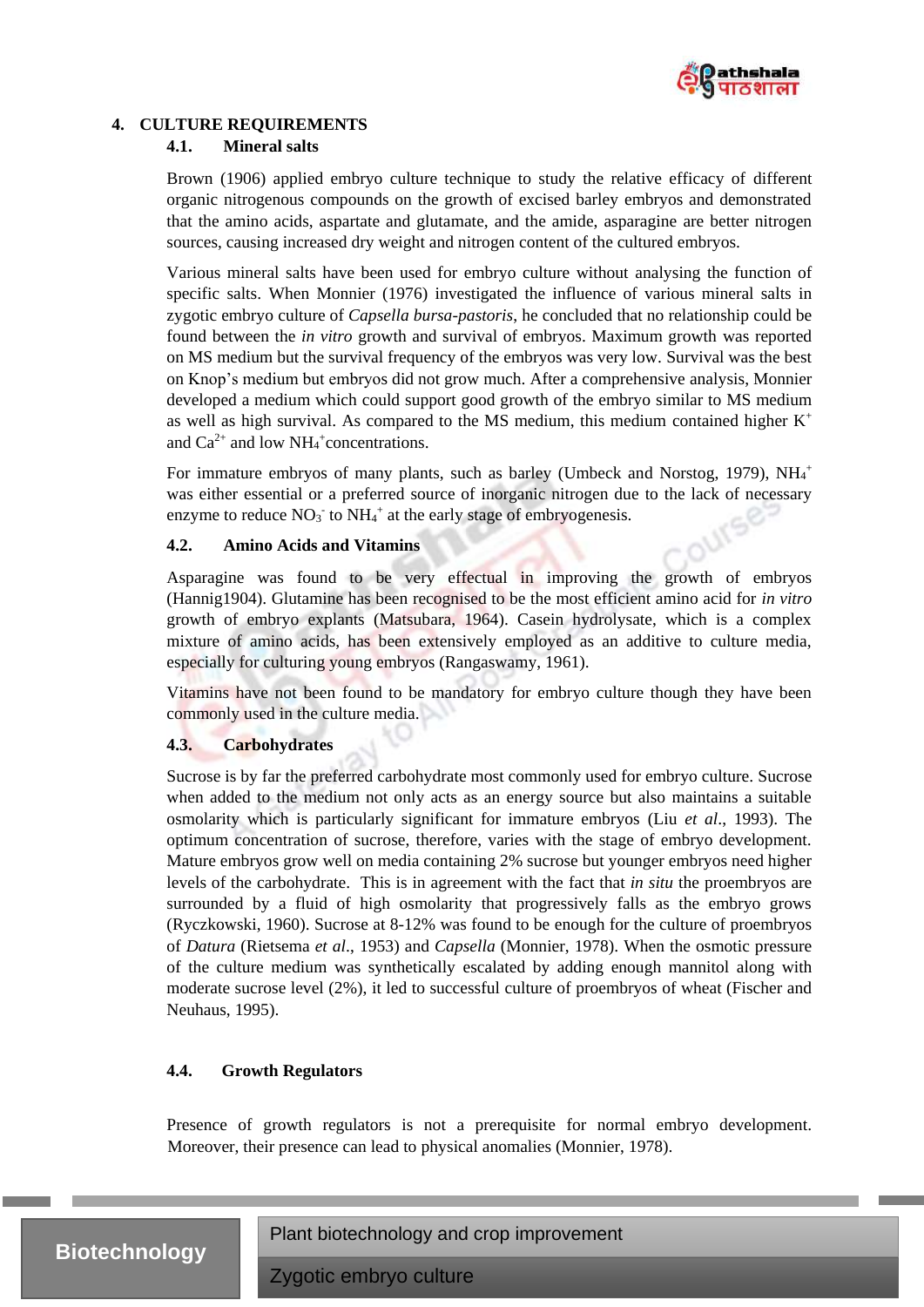

Raghavan and Torrey (1963, 1964) reported that in *Capsella bursa-pastoris*, a balanced permutation of IAA, kinetin and adenine sulphate could make up for high osmolarity in the culture medium for successful culture of 55 μm long globular embryos. Suspensor can also be substituted by Gibberellic acid. Normal morphological and biosynthetic processes of embryogenesis can be ensured by adding ABA for culture medium (Fischer-Iglesias and Neuhaus, 2001).

Polar transport of auxins has been suggested to be involved in controlling cell divisions in the zone giving rise to cotyledons in globular embryos. When *Brassica juncea* globular embryos were treated with auxin transport inhibitors such as TIBA (N-1-naphthylphthalamic acid) *in vitro*, it led to formation of a ring-like structure, similar to fused cotyledons, around the shoot apex, in place of two separate cotyledons (Liu *et al.,* 1993).

## **4.5. Natural Plant Extracts**

In *Datura stramonium*,Van Overbeek used liquid endosperm of coconut (coconut water) to grow embryos (200-500 μm)*,* that could not be cultured on a definedculture medium. This indicated that CM contains an "Embryo Factor". Many researchers reported *in vitro* proembryo culture using endospermic or other plant extracts or even endosperm as the nurse tissue in many species. Alcoholic diffusates from young lupin seeds were found to support *in vitro* growth of 150 μm heart-shaped embryos similar to CM in *Datura tatula* (Matsubara1962).

ie

## **5. PROEMBRYO AND ZYGOTE CULTURE**

There is still no clarity about the nutritional requirements of very young embryos and zygote. Liu *et al*. (1993) were able to culture eight-celled, 35 μm long, early globular embryos of *Brassica juncea* effectively by employing a double layer culture system of Monnier (1976, 1978) comprising of two complex semi-solid media with different osmolarity. Till date, co-culturing with embryogenic microspores or feeder suspension cells dividing actively has been instrumental in successfully growing excised zygotes under *in vitro* conditions. Kumlehn *et al.* (1998) reported 90% regeneration of fertile plants from isolated wheat zygotes through direct embryo differentiation.

A technique was standardized by Kumlehn *et al.* (1999) for wheat where zygotes were captured in 100 μl droplets of 0.75% agarose and co-cultured with an appropriate embryogenic microspore population in liquid medium. This enabled direct observation of embryo development in 5-40 days post pollination. The first division of the zygote was symmetrical and it developed into a germinable normal embryo which formed fertile plants.

So far the success with excised zygote culture is restricted to monocots. In many dicots, *in ovulo* culture of zygote has been successful but excised embryos could be cultured only after the heartshaped stage (Sauer and Friml, 2008).

## **6. GROWTH PREREQUISITES OF THE EMBRYOS**

With regard to its nutrition, Raghavan (1966) identified two phases of embryo development: (i) *Heterotrophic Phase*- the early phase of development that may persist up to the globular or even a slightly later stage, during which the embryo obtains its nutrition from the endosperm and suspensor, and (b) *Autotrophic Phase*- this phase begins at the late heart-shaped stage when the embryo develops metabolic capability of producing substances obligatory for its growth and morphogenesis from basic mineral salts and sugar and draws upon its own metabolites. The decisive stage at which the embryo attains the autotrophic phase differs with the plant species (Raghavan, 1976). Even within the two

Plant biotechnology and crop improvement

**Biotechnology**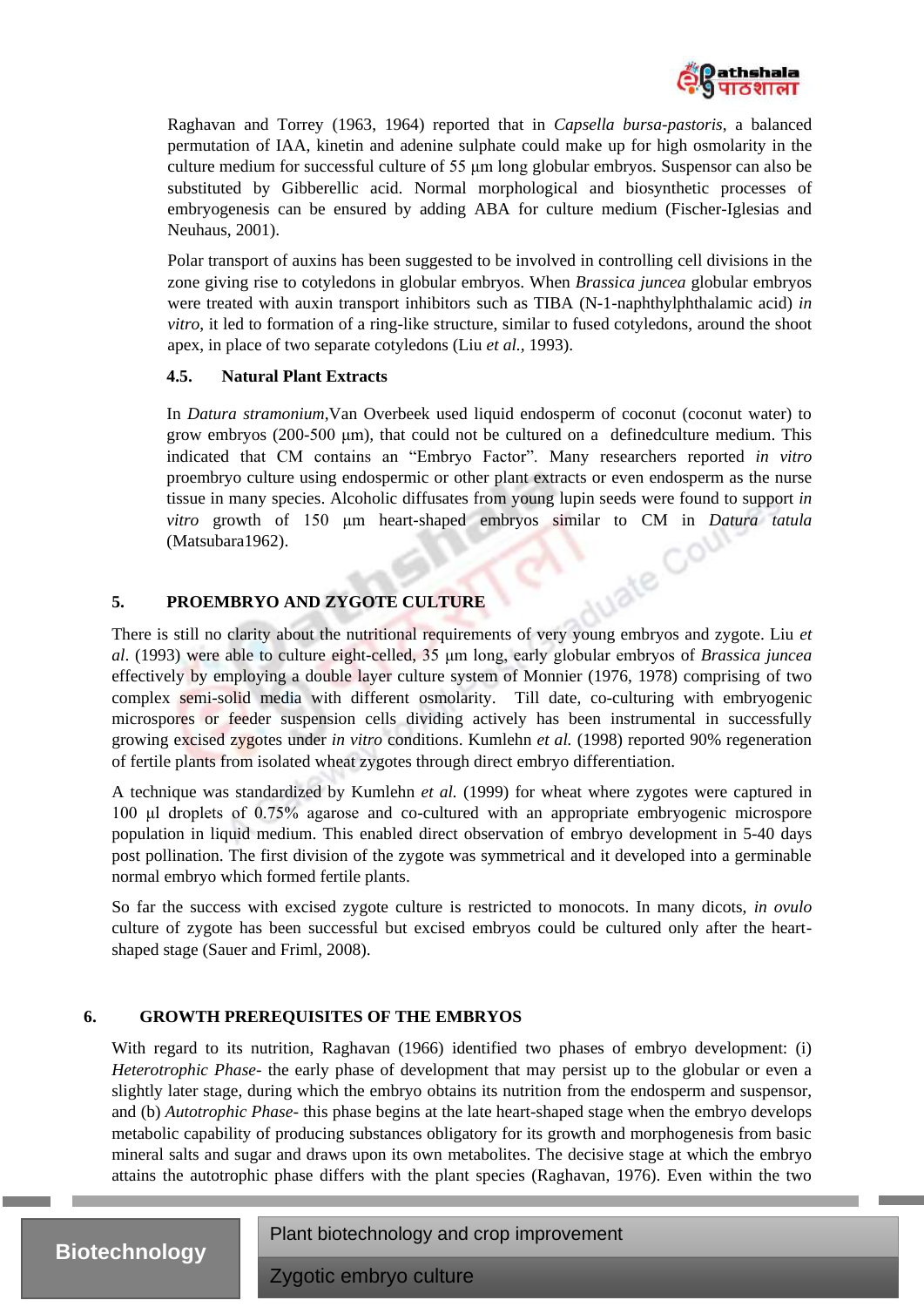

phases the external needs of the cultured embryo become simpler as it matures. This can be demonstrated in *Capsella bursa-pastoris* (Raghavan, 1966).The increasing independence of *Capsella* embryos with age is evident from the data presented in Table 1.

| <b>Developmental</b><br>stage       | Length of<br>$embryo$ ( $\mu$ m) | <b>Nutritional requirement</b>                                                                                                                                                                      |
|-------------------------------------|----------------------------------|-----------------------------------------------------------------------------------------------------------------------------------------------------------------------------------------------------|
| Early globular                      | $21-60$                          | Could not be cultured                                                                                                                                                                               |
| Late globular                       | 61-80                            | Basal medium (macronutrients + trace elements +<br>vitamins + 2% sucrose) + kinetin $(0.002 \text{ mg } L^{-1})$ +<br>IAA $(0.1 \text{mg } L^{-1})$ + adenine sulphate $(0.001 \text{ mg } L^{-1})$ |
| Heart-shaped                        | 81-450                           | Basal medium alone                                                                                                                                                                                  |
| Torpedo-shaped                      | 451-700                          | Macronutrients + vitamins $+2\%$ sucrose                                                                                                                                                            |
| Walking stick-<br>shaped and mature | >700                             | Macronutrients $+2\%$ sucrose                                                                                                                                                                       |

Table 1. Progressive nutritional independence during embryogenesis in *Capsella bursa-pastoris* (after Raghavan, 1966)

As reported earlier, the osmolarity of the culture medium has come up as a critical determinant for normal embryo growth. Decline in thickness, concentration, specific gravity and osmotic pressure of sugar and amino acid content of the ovular sap enveloping the growing embryo as the ovule aged was demonstrated in both monocots and dicots by Ryczkowski (1960-1972). Consequently, higher levels of the carbohydrates were needed for normal embryogenesis in younger embryos but 2% sucrose in the culture medium supported growth of isolated mature embryos successfully.

For optimal *in vitro* growth, the changing needs of developing embryos require their transfer from one medium to another after a certain period. An *in vitro* technique was given by Monnier (1976, 1978 and 1990) that permitted complete development of 50 μm long early globular stage embryos of *Capsella* which germinated in the same culture plate without any shift from their original location. Similarly, Fischer and Neuhause (1995) achieved normal direct embryogenesis of 100-160 μm long wheat globular embryos under in vitro conditions.

## **7. FUNCTION OF SUSPENSOR IN EMBRYOGENESIS**

Suspensor is an appendage present at the radicular end of young developing embryos at globular to heart-shaped stage. The primary function of a suspensor is to provide nutrition to the developing embryos (*Phaseolus coccineus*, Yeung and Sussex 1979; *Capsella bursa-pastoris*, Monnier, 1984, 1990). It has been evidenced by number of researchers that presence of a suspensor leads to better growth and development of immature embryo (Bhojwani and Bhatnagar, 2008).

*In vitro* studies have revealed in the embryo that suspensor can be substituted by GA<sub>3</sub> in the medium. For instance, Alpi et al. (1975) had reported that when the embryo is at heart-shape stage, the GA<sub>3</sub> activity is highest in the suspensor of *P. coccineus*

## **8. THE PROBLEM OF PRECOCIOUS GERMINATION**

There are different stages in the development of a zygotic embryo which have characteristic physiology and morphology. Under *in vitro* conditions*,* the immature embryos germinate prematurely, skipping further stages of embryogenesis and dormancy phase. This results into abnormal phenotypes which lack vigor.

Several treatments can prevent precious germination of immature embryos. This would include increasing the osmotic pressure of the culture medium by increasing the concentration of sucrose or

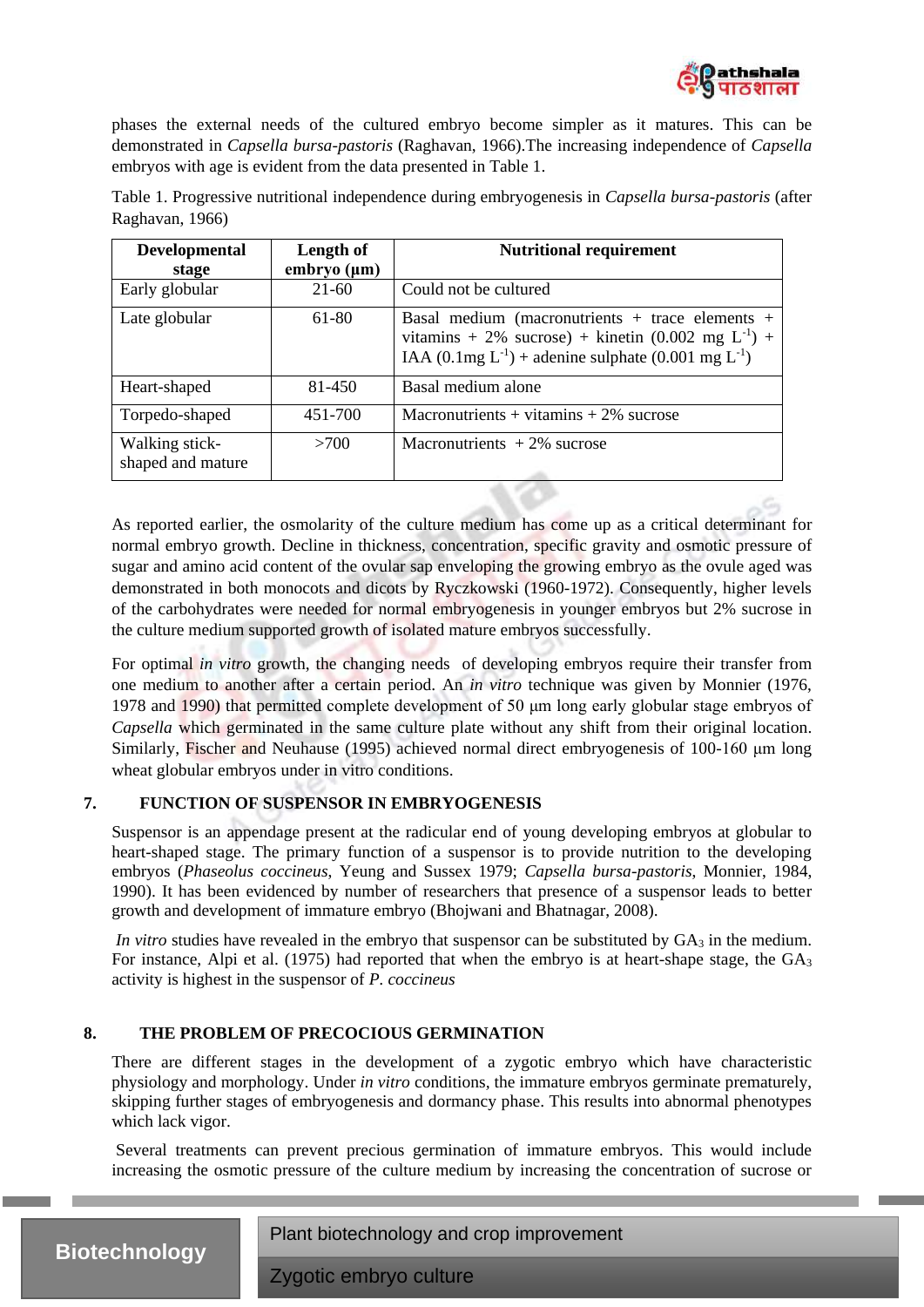

adding sugar alcohols such as mannitol, etc. or by using hormones such as ABA, which promote maturation (Dure, 1975).

#### **9. APPLICATIONS**

Following is an account of different basic and applied applications of zygotic embryo culture technique:

## **9.1. Basic Studies**

The technique has facilitated understanding of basic processes of embryogenesis. It has led to deeper understanding embryo nutrition, physical and chemical factors affecting optimal embryo development function of various embryonal parts in its development, maturation and dormancy.

It has also led to deciphering of underlying physiology and genetics of embryogenesis (Fischer-Iglesias and Neuhaus, 2001; Schrick and Laux, 2001).

The technique has helped in *in vitro* manipulation of several crop plants, including legumes, cereals, cotton and a number of tree species and has helped in improvement of these crop plants.

#### **9.2. Shortening of Breeding Cycle**

The omission of the dormancy in zygotic embryo culture has curtailed the time required for carrying out breeding work in horticultural plants. For instance, Randolph and Cox (1943) demonstrated reduction of life cycle in *Iris* from two-three years to less than a year using embryo culture.

In soybean and sunflower, seed maturation takes 120-150 days. However, the life cycle of sunflower was reduced by half by *in vitro* culture of 10-day-old immature embryos (Plotnikov, 1983).

#### **9.3. Rapid Seed Viability**

Absence of dormancy in this technique has also facilitated detection of the viability of a particular batch of seeds, in much shorter duration of time. This test is considered more authentic than the staining methods for seed viability (Barton, 1961).

#### **9.4. Propagation of rare plants**

The technique can also be used for propagation of rare, expensive plants. De Guzman and Del Rosario (1974) exhibited the application of the technique in propagation of rare abnormal coconut phenotypes called Makapuno, which fetch better price. Such genotypes develop soft, fatty tissue in place of liquid endosperm. Using the technique of excised embryo culture, they raised plants from makapuno nuts, 85% of which bore makapuno nuts (De Guzman *et al*., 1976).

## **9.5. Haploid Production**

Embryo culture has been applied for the development of haploids through distant hybridization followed by selective elimination of chromosomes. In the cross between *Hordeum vulgare* and *H. bulbosum*, double fertilization takes place but the chromosomes of *H. bulbosum* are specifically eliminated in the first few divisions of the embryo. Consequently, haploid embryos, with just one set of chromosomes of *H. vulgare* develop. However, these haploid embryos abort due to degeneration of endosperm after 2-5 days of fertilization. Complete haploid barley plants can be developed by excising and culturing the immature embryo. Wheat haploids are regularly produced by immature embryo culture after crossing it with maize (Laurie and Reymondie, 1991). Haploid plants of *Cucumis sativus* were developed by Lei *et al.* (2004) through pollination with irradiated pollen and subsequent embryo culture.

## **Biotechnology**

Plant biotechnology and crop improvement